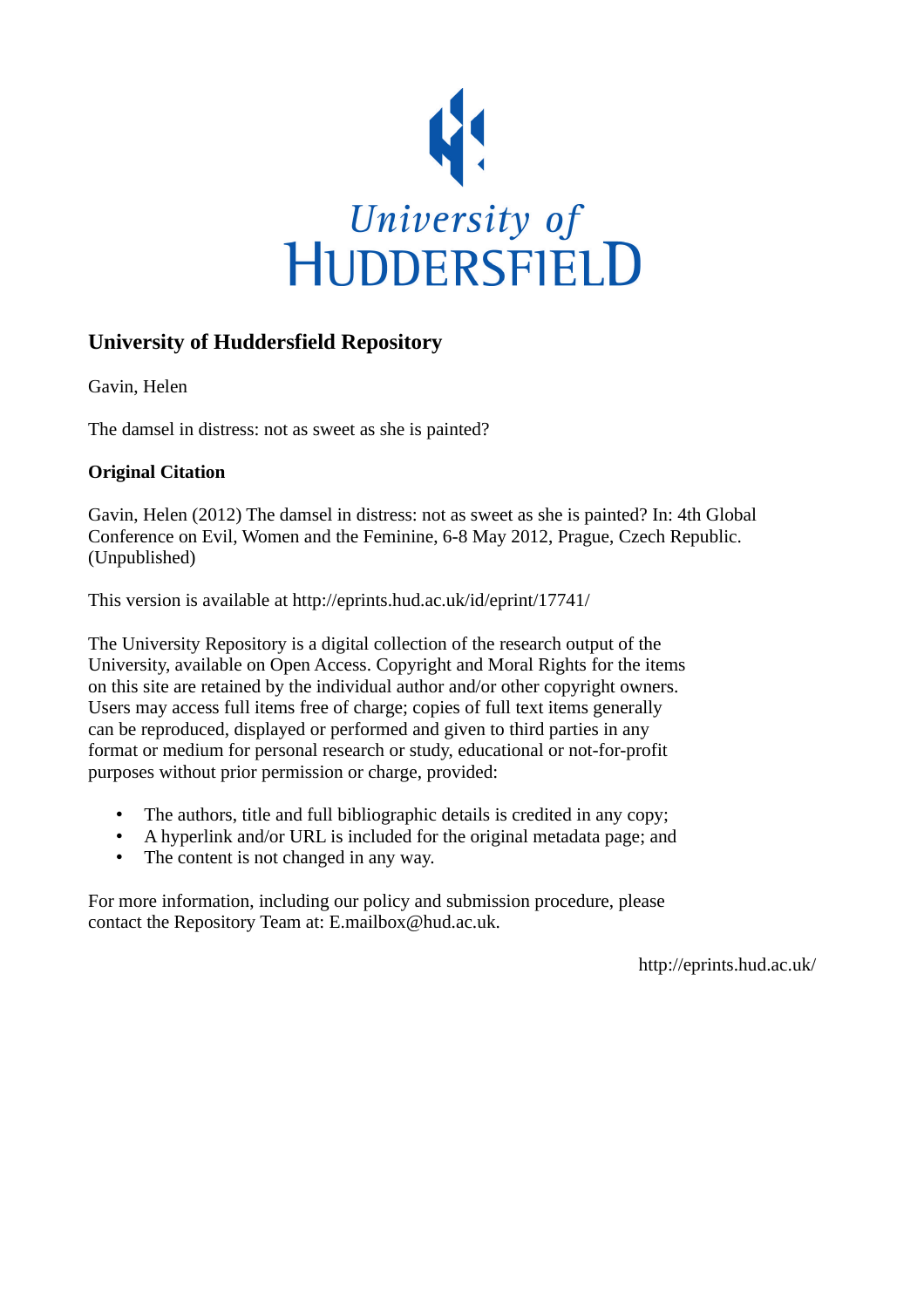# **The damsel in distress: not as sweet as she is painted?**

*Helen Gavin* 

### **Abstract**

Once upon a time (the 1960's), in a land far, far away (Yorkshire), a little girl with measles missed two weeks of school. When she returned, all the children were changed; they had been introduced to fairy stories. Absent while her class-mates listened to amazing tales, the precocious little brat never quite fell under the spell. Even to a child, the way the characters behaved was odd. Five-year olds can believe in magic; they can even believe in monsters. What was unpalatable was the sweet, passive nature of the heroines, and their unquestioning response to dreadful evil visited upon them by stepmothers or magical creatures. For example, Little Red Riding Hood is told to go straight to Grandma's house, with no dallying or talking to strangers when walking through the woods. Why? Because she might be kidnapped, or worse, by a wolf who can, somewhat bizarrely, talk. Snow White is told by her diminutive hosts to never answer the door, an instruction she disobeys with calamitous consequences. Cinderella is subjected to abuse and exploitation, yet makes no appeal to her father. Feminist despair of the portrayal of women in the modern retellings of the stories is well documented. However, the original folk tales from which they are drawn are different; they are purposefully horrific in nature, possibly acting as cautionary narratives, or to explain things mysterious to the pre-industrial world, where psychiatry consisted of trepanation or spell casting. In this paper, we present an analysis of three tales and show how the portrayal of sex, violence and evil in European fairy tales, and characters such as the damsel in distress and wicked stepmothers, are motifs designed to caution against unconventional behaviour.

**Key Words:** Fairy tales; damsel in distress; passive acceptance of evil.

**\*\*\*\*\*** 

## **1. Introduction**

Fairy stories have always seemed odd to us, we somewhat precocious children, but why shouldn't a child question things that are patently not true? Perhaps some children simply wish for the fairy godmother to appear and make them beautiful, or for next door's dog to stand on his hind legs and discuss the merits of large ears. When we grow up, fairy stories still seem unreal to us, but for different reasons, the beautiful girl-women in them so obviously not us, and we wait in vain for our prince to come.

Writers such as Marcia Lieberman<sup>1</sup> and Andrea Dworkin<sup>2</sup> point to characters portraying the damsel in distress, and the lack of strong female characters other than wicked stepmothers or hags, as motifs designed to discourage girls developing autonomous existence. Such debates are important, and reflect how literature can be manipulated to reinforce stereotypes. Turkel<sup>3</sup> suggests that the happy ending, such a necessary part of the mix, reinforces gender stereotypes, because the heroine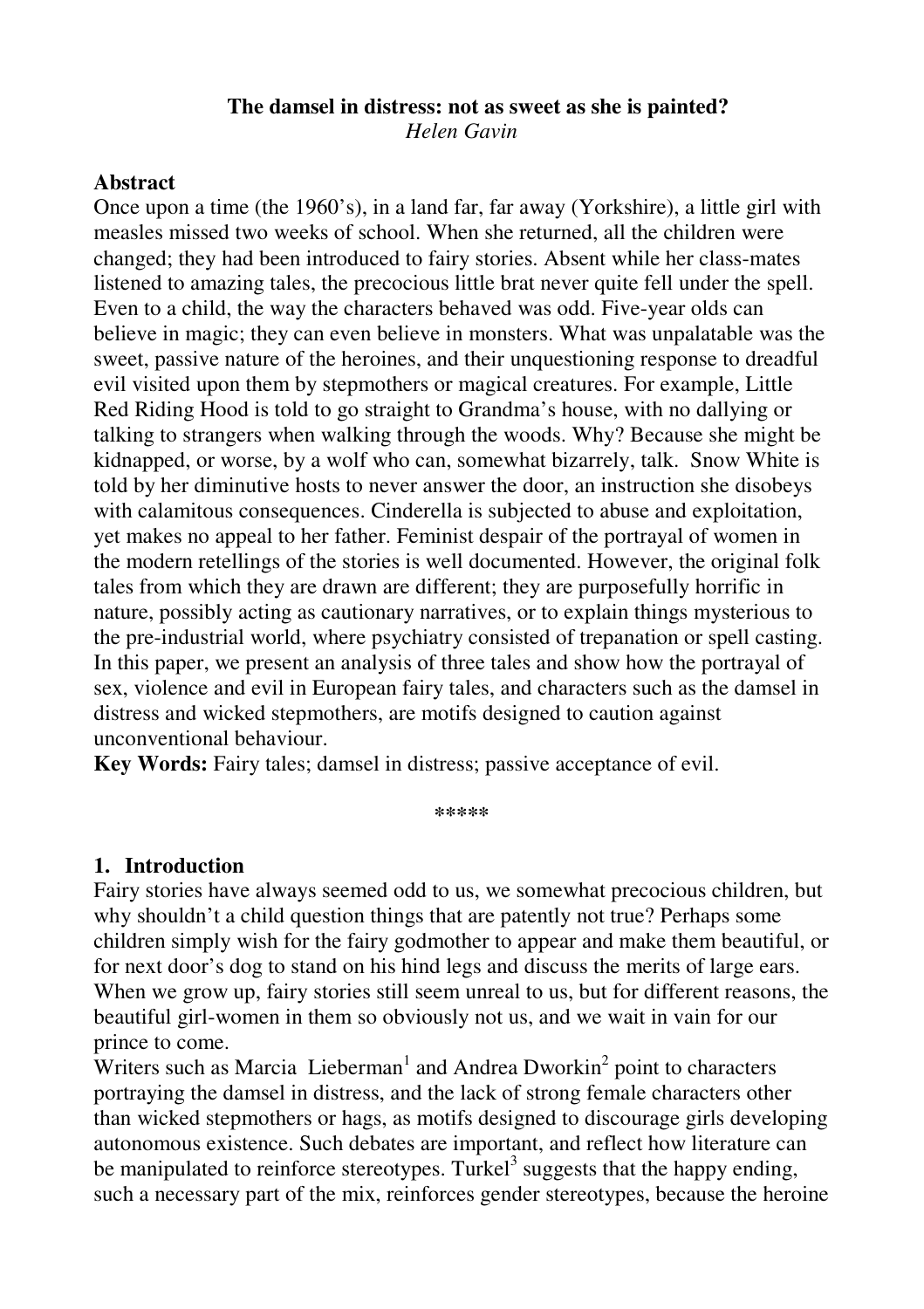is usually a passive victim of the whims of other characters, her destiny the fulfilment of others' wishes. However, this analysis may have missed the point of the modern renderings. The traditional stories appear to have contained strong, non-passive female characters who disappear in the anthologies of the  $19<sup>th</sup>$  century onwards. Along with their departure, there appears to be another element missing. The original stories are purposefully horrific in nature, but the horror has gone. For example, Cinderella's ugly sisters, wishing to fit into the enchanted footwear, cut off their own toes, filling the slipper with blood<sup>4</sup>. Try finding that amongst all the "bibbidi-bobbidi-boo" of the Disney version! Even stories that the Western world has adopted from other cultures, such as Ala-din, have been "cleansed," turning the evil spiteful jinni into a simply mischievous, but benevolent, spirit<sup>5</sup> even when voiced by Robin Williams, or appearing in a pantomime. Many of the traditional European stories we know today as frivolous entertainment, are indicative, in their original form, of the psychological & cultural issues of pre-industrialised society, such as xenophobia, closeness to death and fear of violent crime. These issues are still represented in the tales familiar to a  $21<sup>st</sup>$  century audience, but in a more agreeable form for modern sensibilities. The various difficulties our heroines encounter, although brought about by wilful disobedience or lack of attention, do lead them to their destinies. However, the description of the outcomes is mild in comparison to the original folk tale from which the story is derived. It would seem that not only have we Disneyfied our stories for global consumption, we have forgotten their original intent – warnings to the disobedient and unconventional, but perhaps also a glint of hope in a dangerous world. This happens for two different reasons – the first is that tales are adapted to fit with contemporary and geographical contexts, for example we would now define Cinderella's plight as a failing of social services. The second reason is to ensure no-one is upset by the gore and horror, but judging by the other material available to children today, Disney need not worry.

To consider the meanings of the pieces of stories, concepts, and events that have been cleansed out of the older tales, several stories will be deconstructed to attempt a psychological understanding of the issues hidden within them.

#### **3. The child within the stories**

Crime has always been with us. The history and culture of every civilisation in the world recounts violent and sexual crimes in its description of early human behaviour. For example, in the Judeo-Christian bible, in the book of Judges, the forcible abduction and sexual enslavement of the women of Jabesh-gilead by the twelve thousand warriors sent to destroy the city is described, although the rape is called marriage. Then of course we have the favourite passage for some teachers from Proverbs *"Withhold not correction from the child: for if thou beatest him with the rod, he shall not die. Thou shalt beat him with the rod, and shalt deliver his soul from hell."* 

Such motifs even appear in some cultures, in their folk tales, as commonplace. According Refilwe Malimabe-Ramagosh<sup>6</sup>, folk tales in Setswana (the official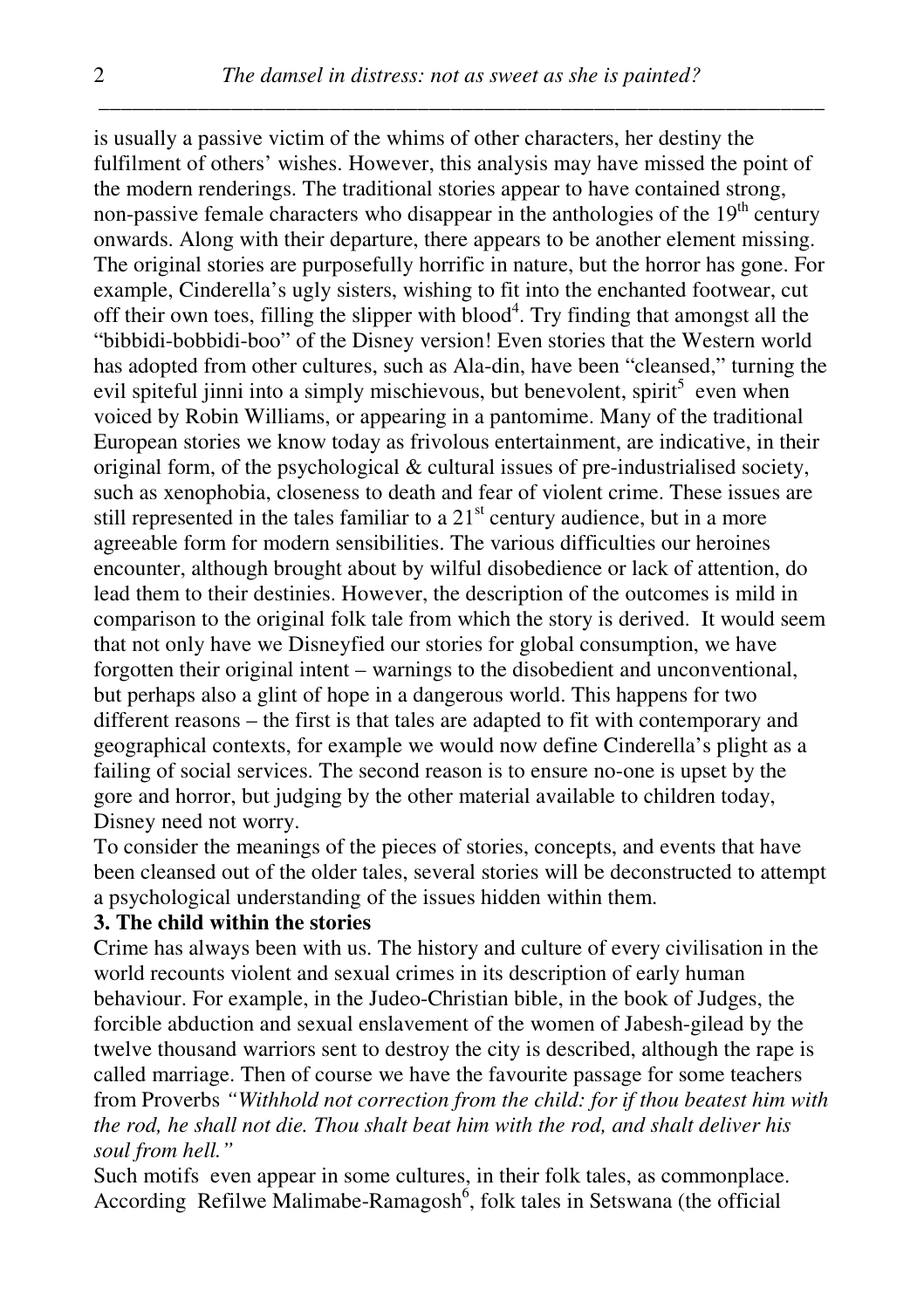language of Botswana) routinely depict child abuse, by both male and female adults, and serve to perpetuate cultural beliefs that see children as objects to be used in ways that are unpalatable to modern society.

Thus folk tales may be another ancient way in which crime is described, beyond the recounting of creation myths and religious laws. Reading and writing are skills that have only recently moved from the province of the elite, providing all members of a population access to written material. Hitherto, it is postulated, stories were related via oral tradition. In a society in which writing is rare, it would seem reasonable to suppose that transmission of cultural values and expectations is carried out verbally. To enable them to be understood and remembered, the cultural material is subsumed into stories depicting good and evil. This hypothesis of oral transmission is disputed by Bottigheimer<sup>7</sup> who asserts that the idea of folk invention and oral transmission of tales cannot be verified. She points out, for example, that the earliest written version of the story Europeans know as "Cinderella" is in a Venetian anthology written by Straparola c. 1550<sup>8</sup>. At this time, there were economic circumstances in which the idea of a rise from rags to riches was very attractive (nothing changes, today we depend on the National Lottery). She goes further, and says that there is no evidence of any form of the Cinderella story before it was written by Straparola. Bottigheimer ignores the difficulties with her critique of the oral transmission position. Although writing is, in modern times, almost universal, the development of writing is still a difficult skill<sup>9</sup> to acquire, as any teacher will attest. Moreover, the ability to write does not necessarily lead to writing lucid narratives, and many struggle to acquire this ability even in adulthood, as many University lecturers will attest. The emergence of writing does not mean that oral transmission stopped, nor does it follow that the written forms were the first ways in which the stories were told, simply because there is no template to be found. Bottigheimer has fallen into the first logical trap of empiricism, and has assumed that absence of evidence means evidence of absence.

Proponents of the non-traditional genesis of our modern fairy tales also suggest that the universality of stories must mean that they were first told in the period after writing and printing had become commonplace<sup>10</sup>. In other words, the stories were not handed down orally, then transcribed by the authors, but that these authors are the first to invent the tales, and that the evidence for this is that everywhere that reading is a form of knowledge transmission have the same stories. This again ignores much of the evidence in the older forms of the fairy tales. For example, the Italian version of Snow White (*"Il Pentamerone")* contains none of the merry little men who whistle on their way to work. This seems to be due to traditional Italian folklore containing no mention of dwarves $11$ , unlike the stories in Northern Europe. Even if the authors were the first to write about their own version of Snow White, and thus included only the local "colour", it still demonstrates that they were influenced by something peculiar to the region.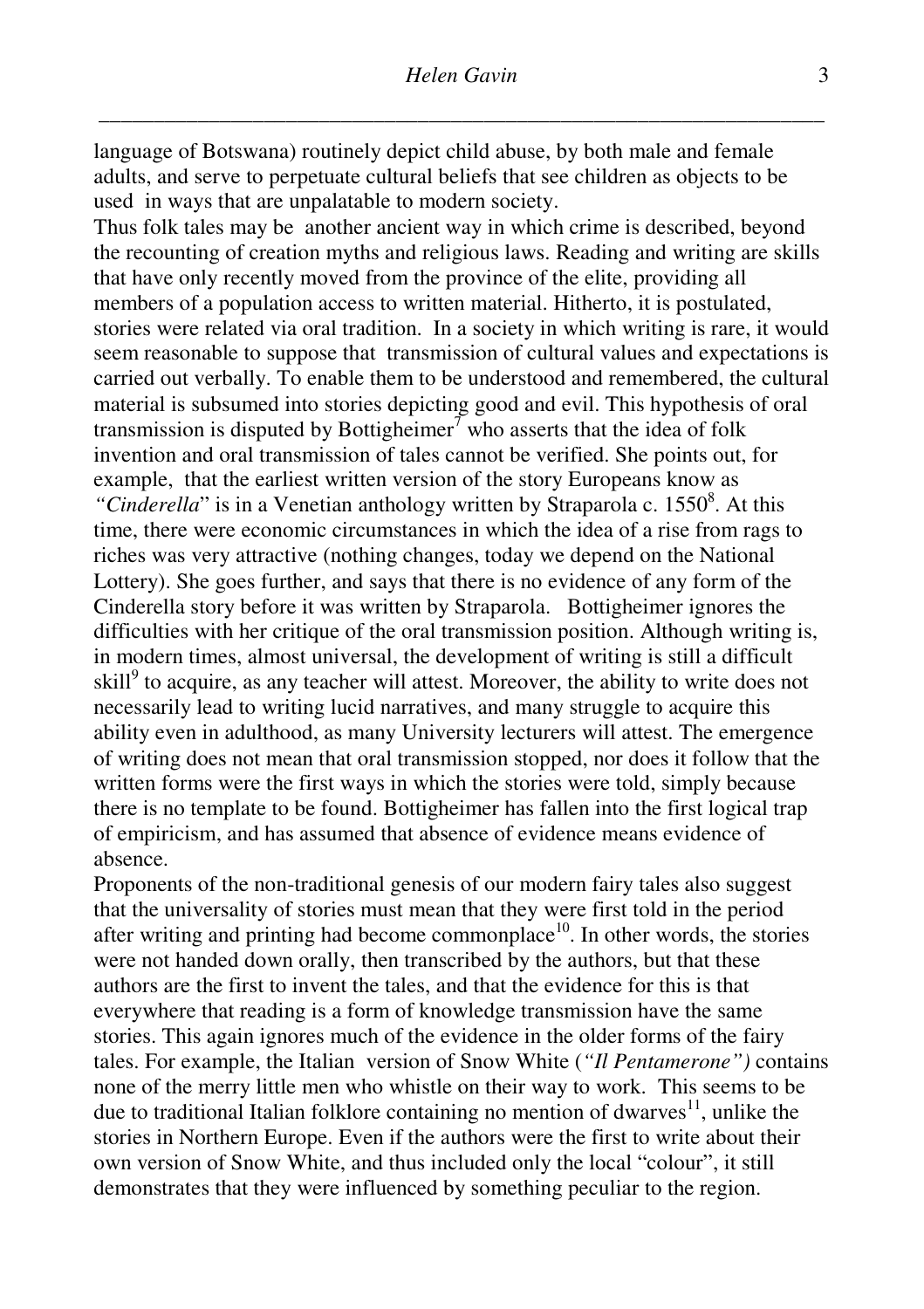Perhaps a middle picture is more likely; that oral tradition contained the stories and kept them alive, with the authors and transcribers embellishing and editing for their own audiences.

So, if we accept that the verbally communicated stories may have informed the writing, to what extent did the writing modify the oral traditions, and why? Examination of fairy tales familiar to Western children shows that a great deal has been taken from the stories.

#### **3. Being beautiful can be hazardous to your health.**

A beautiful child, a jealous stepmother, a talking mirror, diamond mining dwarves, and, of course, a handsome, but anonymous prince. What a sweetly magical, moralistic tale for bedtime story telling. The horror arrives in palatable form  $- a$ cowardly woodcutter who butchers a boar instead of the princess and a poisoned apple that must have been dosed, given its action, with something like tetrodotoxin and ketamine (medications thought to compose the drugs used to zombify a person)<sup>12</sup>. George Romero would have had a field day if he had turned his attention to his little tale, with a beautiful zombie entombed in a crystal coffin. The stepmother's jealousy is interesting however. It has variously been interpreted simply as the Queen wishing to remain as the most fair in the land, and her fear of aging personified in the burgeoning beauty of her stepdaughter. However, if we apply evolutionary psychology, we have a step-parent wishing to remove any children not biologically her own, thus making the King desire children with his new wife. An alternative interpretation is that it is the female manifestation of the Oedipal complex. In neo-Freudian psychology this is termed the Electra complex $^{13}$ , and in psychodynamic psychosexual development is successfully resolved by the child's identification with the same-sex parent figure. There is a huge problem with this interpretation of Snow White, as it is the parent who has unresolved sexual issues, not the child. If the Freudian explanation was true, we'd see a lot of girls killing their female parental figure, but we don't. A parent is the most likely target to a murderous child, but this is very rare.<sup>14</sup> Snow White is not homicidal, she is always a passive recipient of whatever befalls her, her stepmother's attempted murder of her, the reluctant hospitality of the little men, and the awakening by the Prince's lust (this last being interpreted in Freudian terms as the removal of the last obstacle to her womanhood, her virginity<sup>15</sup>). Snow White as a story then, portrays what to male eyes is the necessity of an aging woman desiring to remain youthful in order to retain the attraction of the alpha male, jealousy between cross generational women and the need to remove children who are not genetically related. Throw in a few zombie medications, a soft hearted assassin, various little men and an unnamed Prince and the story really comes to life. But it's still a story right? It couldn't really happen.

• Between 1907 and 1909, Martha Randell killed three of her partner's children (two girls and a boy) by swabbing hydrochloric acid on their throats so that they would be unable to eat and starve to death. The fourth child only survived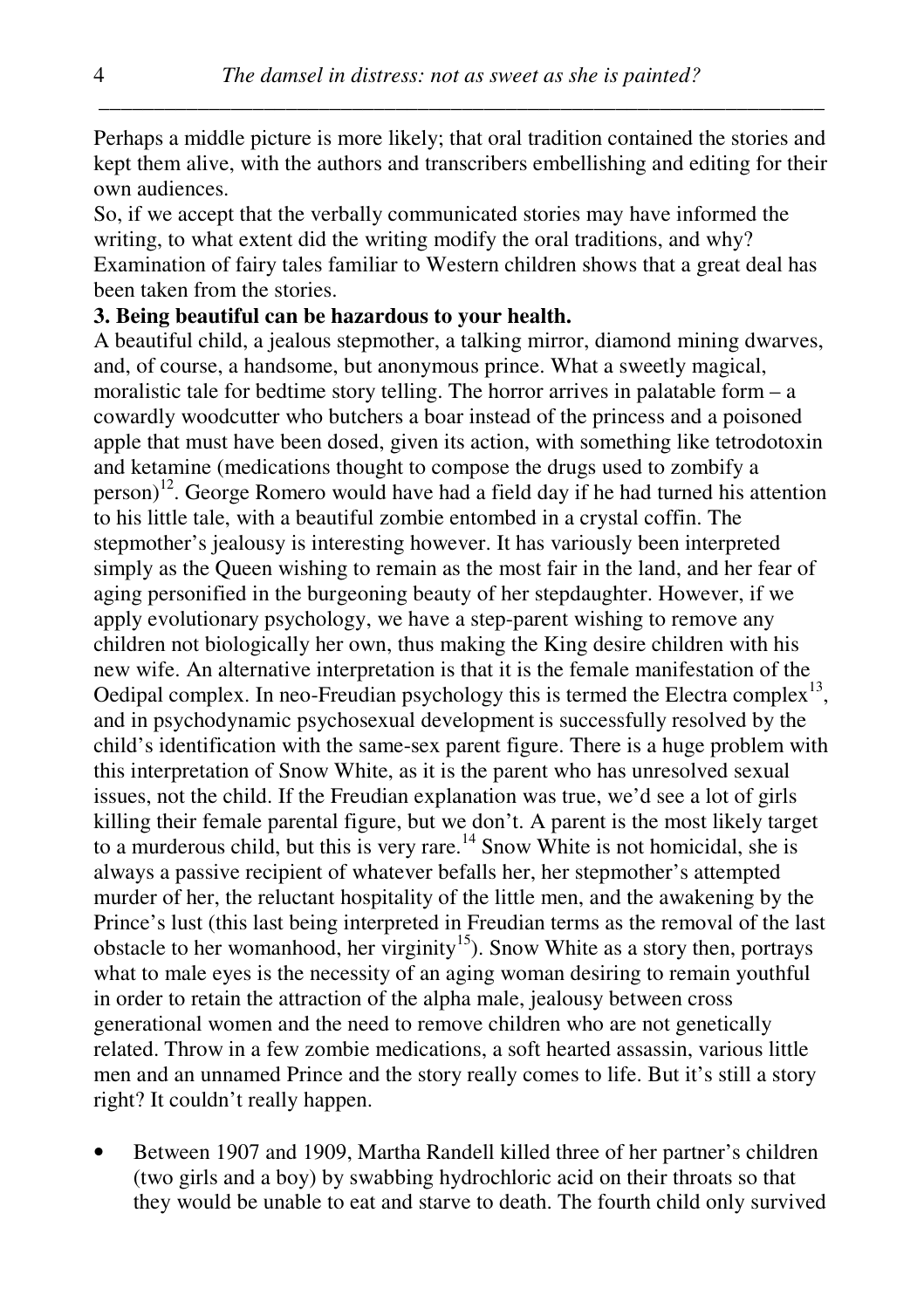the fate of his siblings by running away to his biological mother. Martha was the last women to be hanged in the Western State of Australia.

- In April, 1930, Edna Mumbulo was found guilty of pouring gasoline over her 11 year old stepdaughter Hilda and setting light to her, in a successfully fatal attempt to obtain the girl's \$6,000 estate and receiving the sole affections of the girl's father
- In 2011, Elisa Baker pleaded guilty to the murder of her ten-year-old

Australian stepdaughter, Zahra. The child's head has never been found. Wicked stepmothers indeed, but none can be said to have killed because their stepchildren were too beautiful.

#### **4. Fairy godmothers and an offer a girl can't refuse**

Poor little Cinders was also the victim of a stepfamily, but not just her stepmother this time, the stepsisters are in on the abuse too. It is often described as a rags to riches story that befits times of hardship and penury. But it is not so – Cinderella is about restored wealth and status, that which has been denied her by her stepfamily, a dispute in which her biological father seems to have absolutely no power whatsoever. Angela Carter<sup>16</sup> remarks on the mysterious figure of the father, who must be so besotted with his new wife that he cannot see the neglect and abuse of his daughter. She points out that, in this domestic drama, the father is content to leave everything in it to the women to play out. Similarly the Prince, although a relatively active participant in this story, is somewhat peripheral to it, being merely a vessel by which Cinders escapes the drudgery. The horror comes, not in the neglect of the child, but the mutilation of her step sisters, in their attempt to fit their great big feet into the tiny crystal (or silver or gold or fur) slipper that has ended in the Prince's hands.

 This story has not just been Disneyfied though, it has also been pantomimed. The form of pantomime we see today is almost unique to England. It is hilarious to watch overseas visitors at Christmas time bemused by the cross dressing, sexual innuendo and the audience participation (this in a country where polite queuing is mandatory) in a show intended for children.

Cinders regains her status due to her beauty and ability to dance until midnight in some very strange shoes, one of which is lost and does not transmute, but the other does, presumably. You are beginning to see the puzzlement of that little girl in Yorkshire. It is a very old story though, magic and transformation is an enduring motif of many cultures. The oldest record is from  $9<sup>th</sup>$  century China, transcribed as an old story even then, by Tuan Ch'eng Shih<sup>17</sup>. Yeh–hsien, the Chinese Cinderella, is befriended by a talking goldfish, which magically provides her with beautiful clothes on festival day. The rest is history, the shoe, the warlord, the foot binding. Foot binding? Yes, this was a culture in which tiny feet were highly prized, highborn women had their feet bound from birth $^{18}$ .

What is remarkable about this story is the longing and dreaming it engenders, not the Prince and the ball, but the escape from a daily grind that we all experience.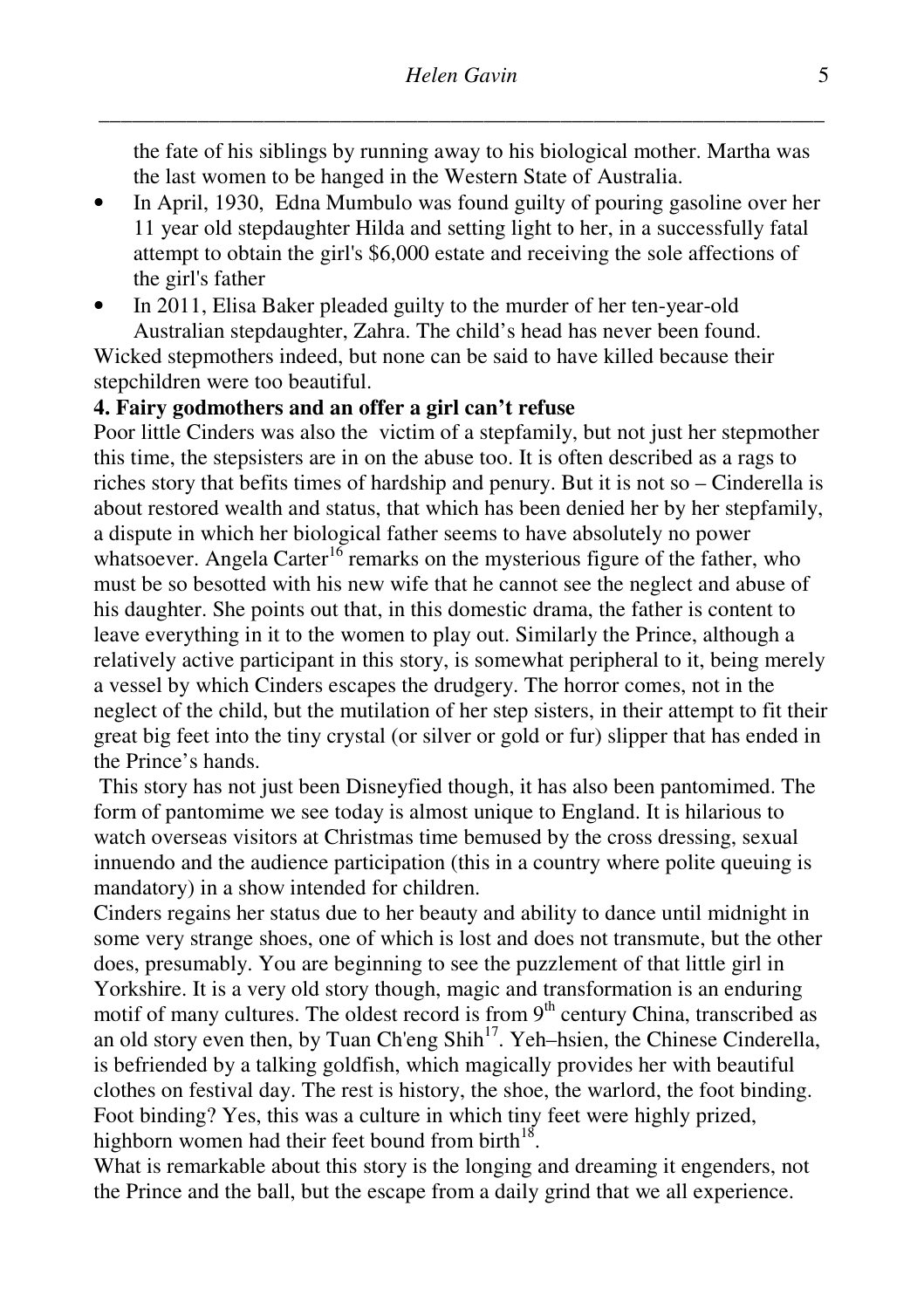But the oddest effect of Cinderella can be found in psychiatry. Goodwin and colleagues<sup>19</sup> describe the Cinderella syndrome, in which adoptive children claim that they are dressed in rags and made to do all the work of the household, and that the stepsiblings are favoured above them. Whilst these are often false accusations, what has been discovered is that they over-mask physical or sexual abuse in a previous household, after early loss of a mothering figure, and true emotional abuse in the adoptive home. Child protection professionals are now trained to recognise that, even in a child not displaying actual abuse, a possibility that, at some point, the child really has been abused needs to be investigated. The child's false accusation of abuse is a cry for help and should not be dismissed as a manipulative fabrication.

There are stranger stories yet, in which some children are seemingly deliberately placed in danger

#### **4. If you go down to the woods today.**

The third damsel to be considered isn't a princess deprived of her birthright needing a prince to rescue or restore her. She is much more lowly, from peasant stock, and her story is much more earthy and contains more familiar things that may have troubled the parents of a pretty little girl. The community must have known about the danger in the woods, but Little Red Riding Hood is nevertheless sent off to visit grandma. She is told not to stray from the path, so mum and dad knew there was something, well, dangerous in there. Freudian and Neo-Freudian interpretations of Red's story concentrate on the themes of menstruation and loss of virginity<sup>20,21</sup>, but we would like to point out that sometimes a little red hood is simply a little red hood. And, to be honest, the more interesting character, and the one more deserving of sympathy is the wolf. We don't know if he killed anyone, the only one he eats is grandma, you know, the selfish old biddy who can't be bothered to make her own cookies. And then he is killed because he swallowed her, and out pops grannie, none the worse for wear. Wolfie is simply a guy who got a bad press. He may even have been mentally ill, and we can file for a not guilty by reason of insanity defence. Lycanthropy is a rare psychiatric syndrome that involves a delusion that the affected person can transform into, or has transformed into, a non-human animal. There is also a mythical condition in which humans are said to supernaturally shapeshift into wolves or other animals, a gift to be desired in some cultures. Symptoms of clinical lycanthropy include self-reports of feeling like an animal, patterns of feral behaviour such as scratching, crying, whining, barking or howling and moving on all fours and true belief of becoming an animal. Treatment is difficult, there are a variety of symptoms and it may be comorbid with other psychological issues such as schizophrenia, bipolar disorder or depression. A major finding is that the patient undergoes some physical changes which are represented to him via changes in *proprioception* (the sense of self awareness of location and orientation). Some studies have identified that there may be neurological changes in areas of the brain which control proprioceptive input and interpretation. Two patients in 1999<sup>22</sup>showed anomalous activity in those brain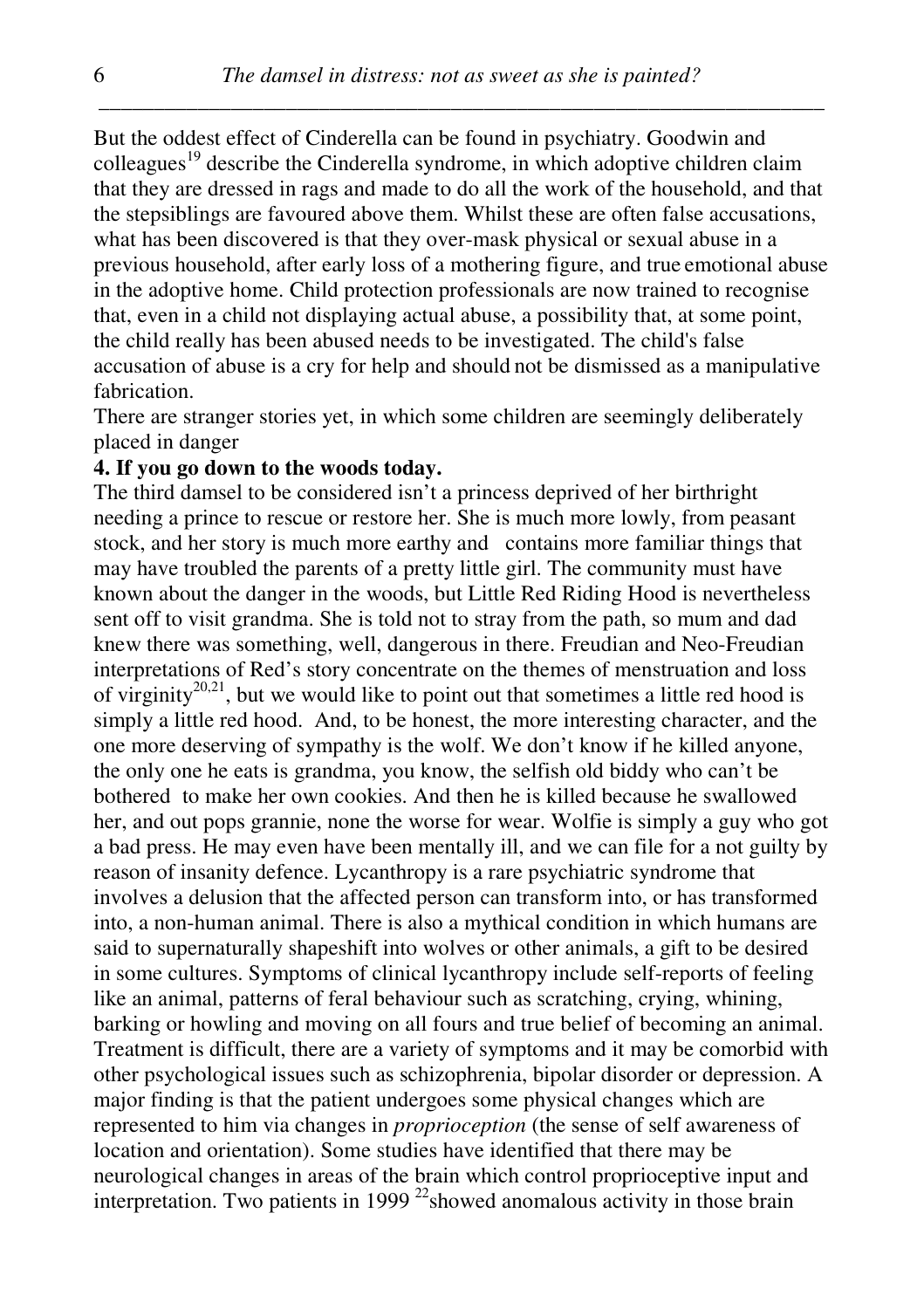structures that suggest that when their bodies were changing slightly their minds were exaggerating or misinterpreting the input.

5. Our stories

In summary then, it appears to be clear that, at least in European cultures, the idea of the fairy tale in modern life is cleansed of gore and horror that appear in the original tales of caution and hope. Snow White is a vapid beauty causing parental jealousy way beyond that which she deserves, the stepmother simply responding to an evolutionary urge to rid herself of non-biological offspring in order to supplant her in the King's favour. Cinderella is a story about restoration, not the acquisition of riches, and some poor children have become enmeshed in a psychiatric confusion to which we have attributed her name. Little Red Riding Hood and her bedridden granny are ciphers in which we explore ancient understanding about mental illness.

Still going to watch Disney films everyone?

### **Notes**

 $1$  Marcia Lieberman (1972) has suggested that the representation of women and girls in fairy stories helps form a limited sex role concept in terms of successful endeavour

 $2^2$  Andrea Dworkin's deconstruction of the female role in fairy tales is an influential examination of this position.

 $3$  Turkel (2002) says our longing for the happy ending is disempowering women and girls.

<sup>4</sup> Terry Windling, 2007 Cinderella: Ashes, Blood, and the Slipper of Glass

 $<sup>5</sup>$  Ismail & Ramadan, 2012 describe the Jinn as evil</sup>

<sup>6</sup> Malimabe-Ramagosh and colleagues talk about the Swetsana folk tale as including child abuse as an expected and even justified behaviour

7 In *Fairy tales: a new history* Ruth Bottigheimer attempts to show that the concept of oral origins for our modern fairy tales is nonsense. However, she uses the same logic that she critiques in constructing her own argument. 8 Ibid.

<sup>9</sup> Liliana Tolchinsky details the emergence of literacy in children as the acquisition of a complex cognitive skill, dependent upon many others.

<sup>10</sup> Bottigheimer ibid

 $11$  Italo Calvino includes a story about Snow White, but with robbers, not dwarves.

<sup>12</sup> Psychologist Terence Hines records the beliefs that these drugs are involved in the process of zombification along with a form of hypnosis and reinforcement of cultural beliefs, but he dismisses this as an over credulous report, although does not offer any alternative hypotheses.

<sup>13</sup> A term derived from the Greek tragedy of Electra, and used by Carl Jung to describe the female equivalent to the Oedipus complex. The Electra complex is a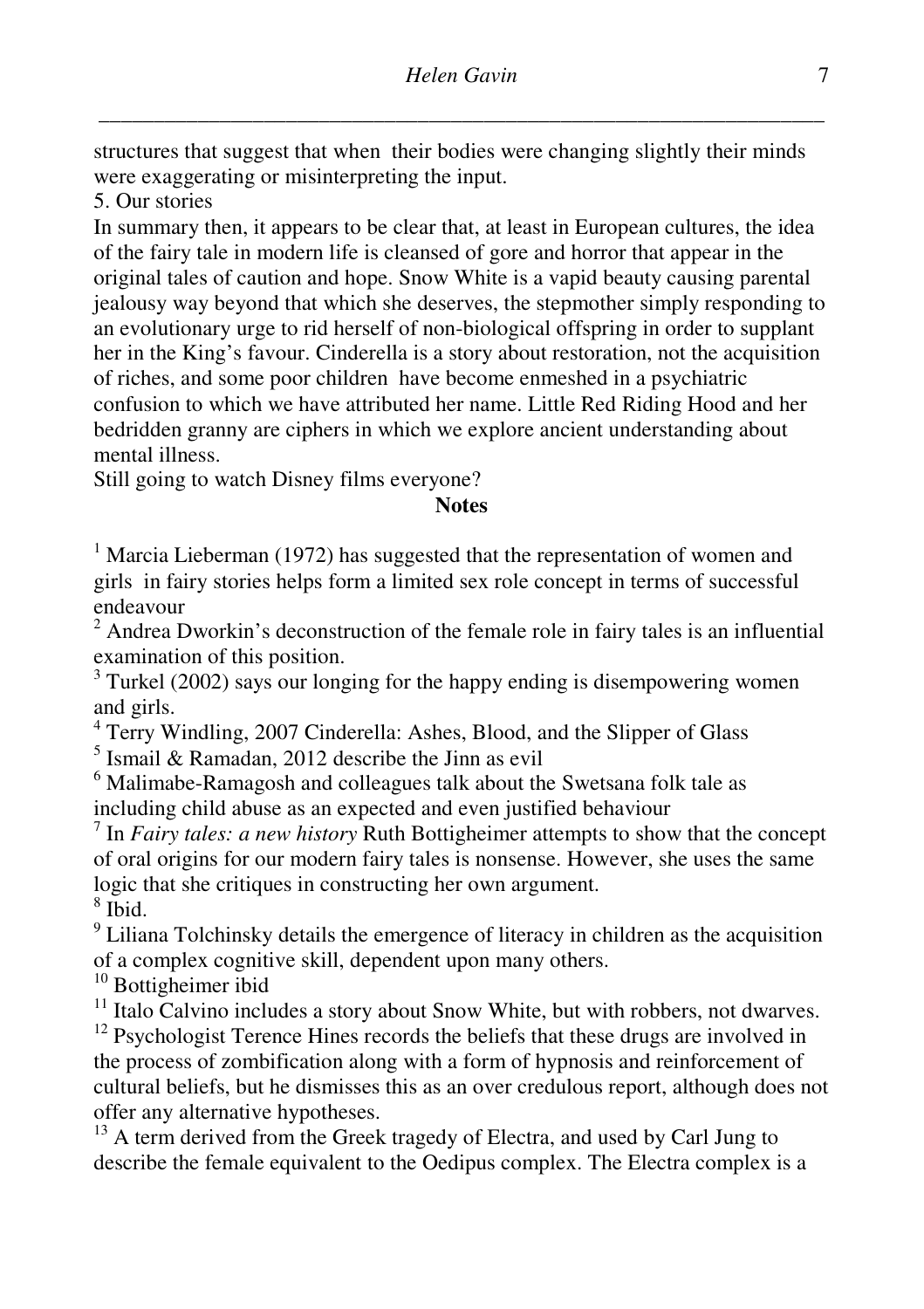psychosexual problem in that a woman may become father-fixated. The term is neo-Freudian as Freud rejected it as inaccurate.

 $14$  Gavin & Porter describe the murder of a parent or parents by girls in their about to be published book *Female Aggression*

 $15$  Kay Stone, 1975 shows us what Disney missed.

<sup>16</sup> Angela Carter (1992) writes that Cinderella's (aka Ashputtle) father is blind to the filth in which his daughter lives because he is besotted with his new wife, but that this should be no excuse for the physical abuse and neglect she is experiencing, because it happens in his house.

 $17$  Arthur Waley, 1947, gives us a translation of the Yeh-Hsien story

<sup>18</sup> Beverley Jackson, 1998 discusses foot binding as a national foot fetish and a practice that caused untold pain, damage and death.

<sup>19</sup> Goodwin et al 1980 discusses the Cinderella syndrome

 $20$  Kay Stone, 1975

 $^{21}$  Jack Zipes suggests the red symbolises menstrual blood, with the dark forest the world of womanhood that the girl is entering. P382

 $22$  Moselhy HF (1999) describes the neurological changes in patients with lycanthropy.

#### **Bibliography**

- Bottigheimer, R (2009 *Fairy tales: a new history* State University of New York Press, Albany.
- Carter, A. (1990) Ashputtle: Or, the Mother's Ghost *The Village voice* (New York) **35** (11) 22
- Dworkin, A. (1974) *Woman Hating*
- Goodwin, J., Cauthorne, C., Rada, R (1980) Cinderella syndrome: Children who simulate neglect. *The American Journal of Psychiatry,* **137**(10), Oct 1223-1225.
- Hines, T. (2008) "Zombies and Tetrodotoxin*"; Skeptical Inquirer;* May/June; **32**, Issue 3; Pages 60–62.

Ismail, O. & Ramadan, L. (2012) *The Jinn as equivalent to evil in 20th Century Arabian Nights and Days in* S. Hendrix and T. Shannon (eds) *Magic & the Supernatural,* Inter-Disciplinary Press, Oxford, UK.

- Italo Calvino (1980) *Italian Folktales* (trans. George Martin). Harmondsworth: Penguin
- Jackson, Beverley (1998). *Splendid Slippers: A Thousand Years of an Erotic Tradition*. Ten Speed Press.

Jung, C. (1970). *Psychoanalysis and Neurosis*. Princeton University Press.

Lieberman, M. (1972) "Some Day My Prince Will Come: Female Acculturation through the Fairy Tale *College English* **34** 383-395